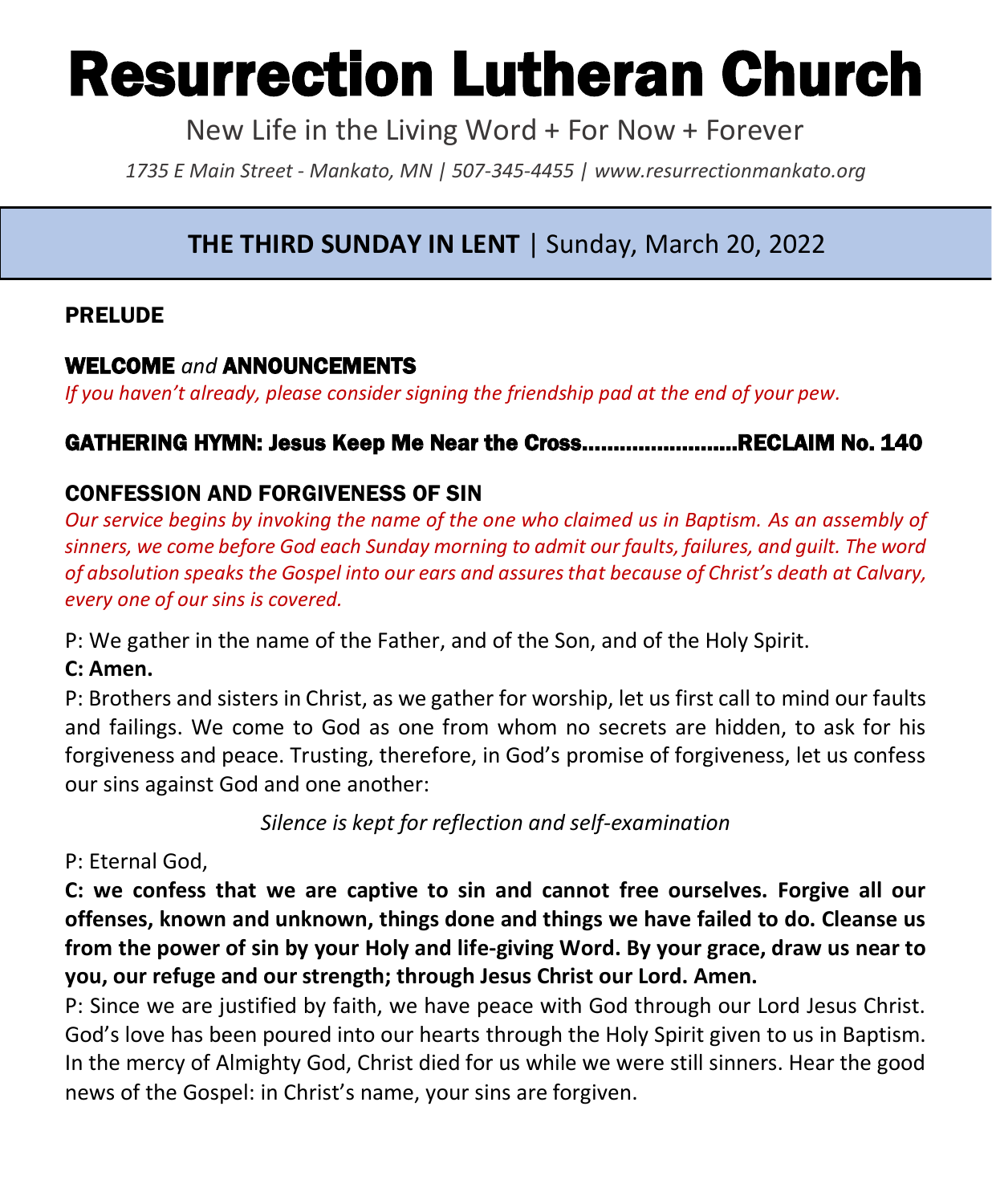### **C: Amen!**  THE HYMN OF GLORY

*These words are a response to the gracious and steadfast mercy of God, who pours out his love on undeserving sinners. Together we lift our voices in a song of praise to the trinity – Father, Son and Holy Spirit – for the gift of salvation and new life.* 



### CHILDREN'S SERMON

### FIRST READING: Ezekiel 33:7-20 (ESV)

*The Lord charged Ezekiel with calling Israel to repentance, warning the prophet that should he hear God's word and fail to declare it, the responsibility of their transgressions would fall on him. It is not punishment God desires, rather God longs for the people to return to Him.* 

 $7"$ So you, son of man, I have made a watchman for the house of Israel. Whenever you hear a word from my mouth, you shall give them warning from me. <sup>8</sup>If I say to the wicked, O wicked one, you shall surely die, and you do not speak to warn the wicked to turn from his way, that wicked person shall die in his iniquity, but his blood I will require at your hand. <sup>9</sup>But if you warn the wicked to turn from his way, and he does not turn from his way, that person shall die in his iniquity, but you will have delivered your soul. <sup>10</sup> And you, son of man, say to the house of Israel, Thus have you said: 'Surely our transgressions and our sins are upon us, and we rot away because of them. How then can we live?'  $^{11}$ Say to them, As I live, declares the Lord God, I have no pleasure in the death of the wicked, but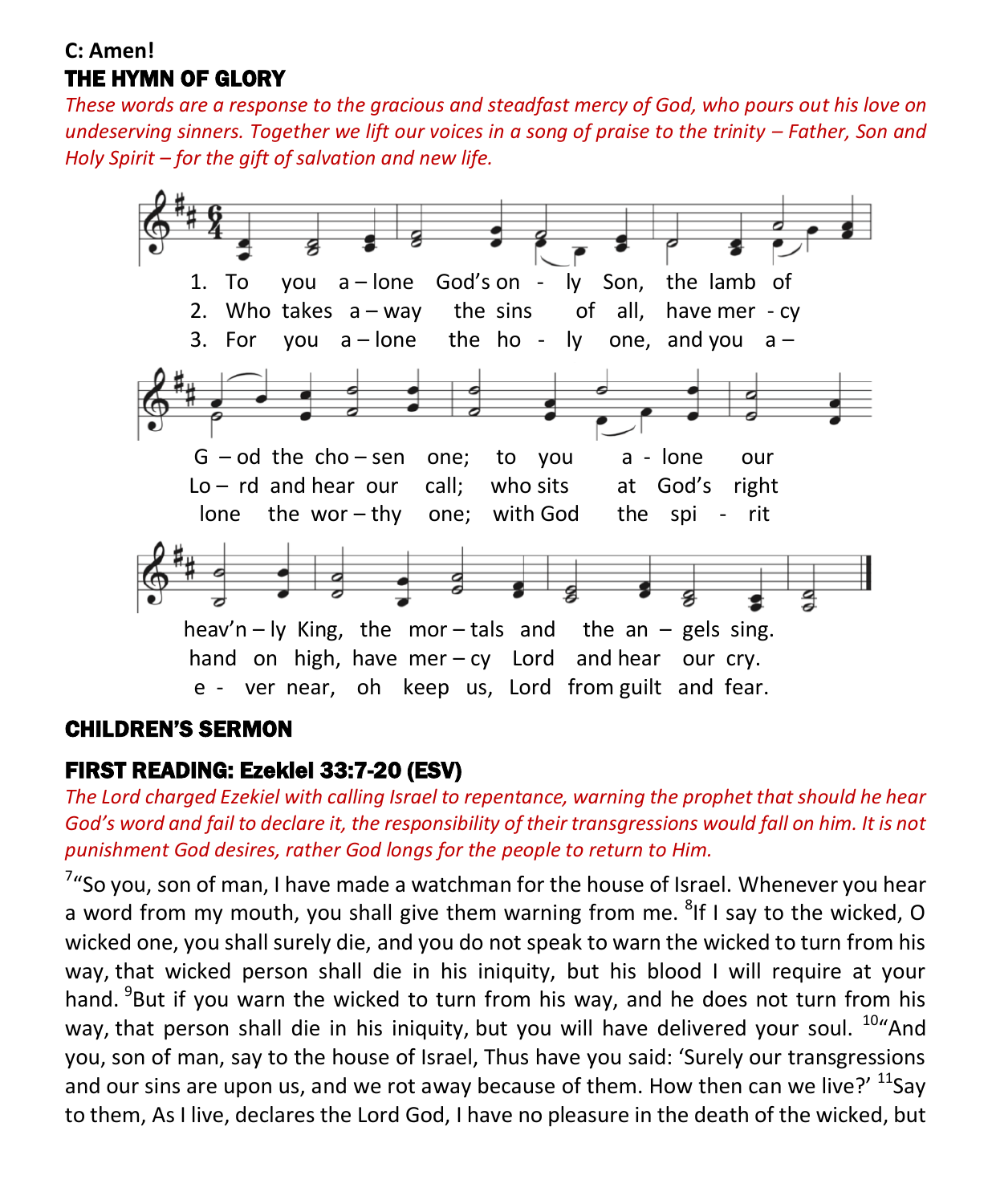that the wicked turn from his way and live; turn back, turn back from your evil ways, for why will you die, O house of Israel?  $12^u$ And you, son of man, say to your people, The righteousness of the righteous shall not deliver him when he transgresses, and as for the wickedness of the wicked, he shall not fall by it when he turns from his wickedness, and the righteous shall not be able to live by his righteousness when he sins.  $^{13}$ Though I say to the righteous that he shall surely live, yet if he trusts in his righteousness and does injustice, none of his righteous deeds shall be remembered, but in his injustice that he has done he shall die.  $^{14}$ Again, though I say to the wicked, 'You shall surely die,' yet if he turns from his sin and does what is just and right,  $^{15}$ if the wicked restores the pledge, gives back what he has taken by robbery, and walks in the statutes of life, not doing injustice, he shall surely live; he shall not die.  $^{16}$ None of the sins that he has committed shall be remembered against him. He has done what is just and right; he shall surely live.  $17\%$  Yet your people say, 'The way of the Lord is not just,' when it is their own way that is not just.  $18$ When the righteous turns from his righteousness and does injustice, he shall die for it. <sup>19</sup>And when the wicked turns from his wickedness and does what is just and right, he shall live by this. <sup>20</sup>Yet you say, 'The way of the Lord is not just.' O house of Israel, I will judge each of you according to his ways."

R: The Word of the Lord.

**C: Thanks be to God!** 

# RESPONSIVE READING: Psalm 85 (ESV)

*Recalling God's mighty acts to their ancestors, the psalmist prayed that God would once again show his favor and mercy to the Israelites, asking for the restoration of the nation.* 

R: Lord, you were favorable to your land; you restored the fortunes of Jacob.

- **C: You forgave the iniquity of your people; you covered all their sin.**
- R: You withdrew all your wrath; you turned from your hot anger.

# **C: Restore us again, O God of our salvation, and put away your indignation toward us!**

R: Will you be angry with us forever? Will you prolong your anger to all generations?

- **C: Will you not revive us again, that your people may rejoice in you?**
- R: Show us your steadfast love, O Lord, and grant us your salvation.

# **C: Let me hear what God the Lord will speak, for he will speak peace to his people, to his saints; but let them not turn back to folly.**

R: Surely his salvation is near to those who fear him, that glory may dwell in our land.

# **C: Steadfast love and faithfulness meet; righteousness and peace kiss each other.**

R: Faithfulness springs up from the ground; righteousness looks down from the sky.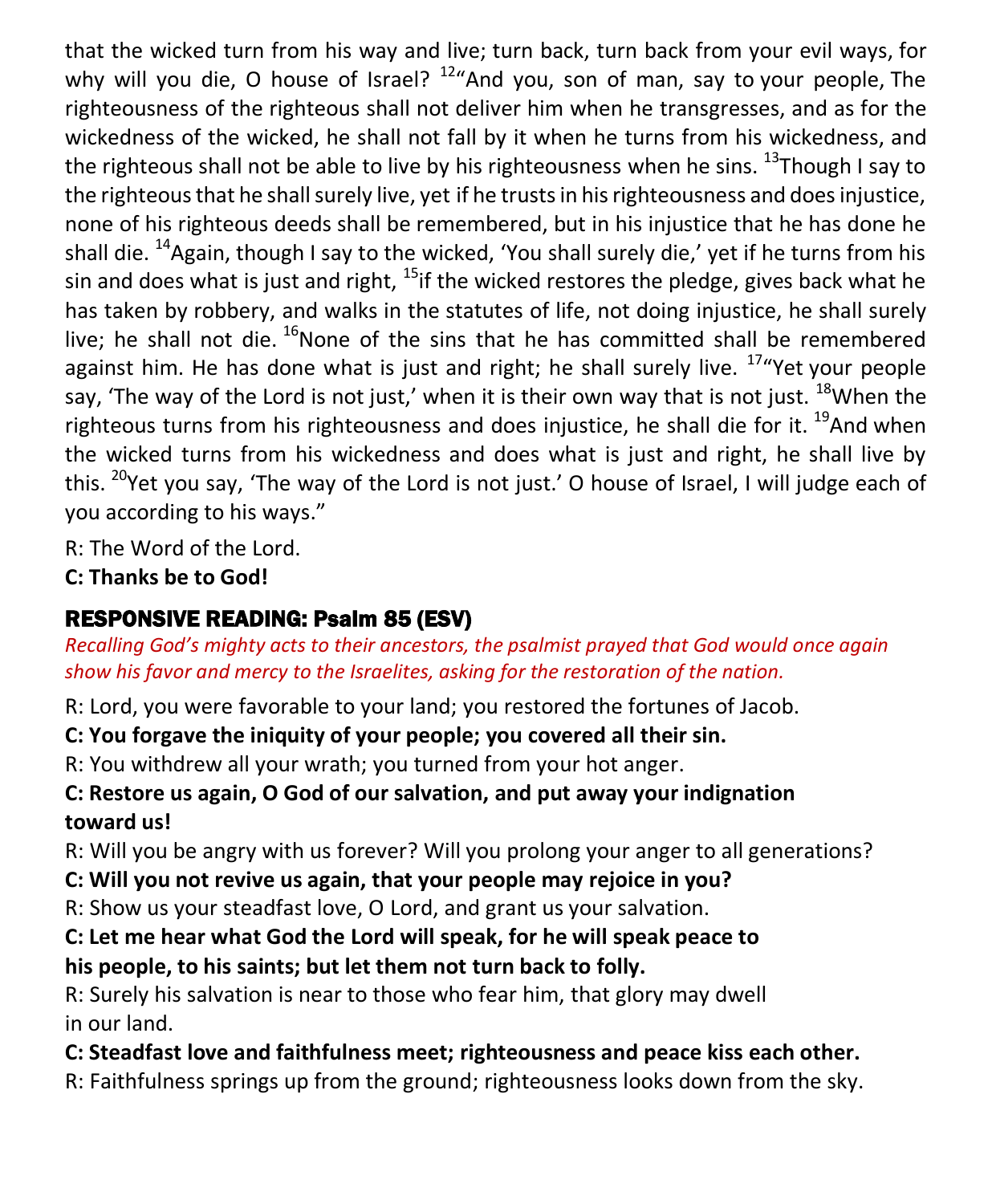# **C: Yes, the Lord will give what is good, and our land will yield its increase.**

R: Righteousness will go before him and make his footsteps a way.

R: The Word of the Lord.

# **C: Thanks be to God!**

# SECOND READING: 1 Corinthians 10:1-13 (ESV)

*Paul cautioned the Corinthians to learn from the witness of the Israelites in the wilderness and be wise in leading lives that bring glory to God. Such acts as sexual immorality, putting Christ to the test, and complaining were lifted up as examples of unfaithful behavior to be avoided.* 

 $1$ For I do not want you to be unaware, brothers, that our fathers were all under the cloud, and all passed through the sea,  $^2$ and all were baptized into Moses in the cloud and in the sea, <sup>3</sup>and all ate the same spiritual food, <sup>4</sup>and all drank the same spiritual drink. For they drank from the spiritual Rock that followed them, and the Rock was Christ. <sup>5</sup>Nevertheless. with most of them God was not pleased, for they were overthrown in the wilderness. <sup>6</sup>Now these things took place as examples for us, that we might not desire evil as they did.  $7$ Do not be idolaters as some of them were; as it is written, "The people sat down to eat and drink and rose up to play." <sup>8</sup>We must not indulge in sexual immorality as some of them did, and twenty-three thousand fell in a single day. <sup>9</sup>We must not put Christ to the test, as some of them did and were destroyed by serpents,  $^{10}$ nor grumble, as some of them did and were destroyed by the Destroyer.  $^{11}$ Now these things happened to them as an example, but they were written down for our instruction, on whom the end of the ages has come. <sup>12</sup>Therefore let anyone who thinks that he stands take heed lest he fall.  $^{13}$ No temptation has overtaken you that is not common to man. God is faithful, and he will not let you be tempted beyond your ability, but with the temptation he will also provide the way of escape, that you may be able to endure it.

R: The Word of the Lord. **C: Thanks be to God!** 

# GOSPEL READING: Luke 13:1-9 (ESV)

P: The Holy Gospel according to Saint Luke, the  $13<sup>th</sup>$  Chapter.

# **C: Glory to you, O Lord!**

<sup>1</sup>There were some present at that very time who told him about the Galileans whose blood Pilate had mingled with their sacrifices. <sup>2</sup>And he answered them, "Do you think that these Galileans were worse sinners than all the other Galileans, because they suffered in this way?  $3N$ o, I tell you; but unless you repent, you will all likewise perish.  $4$ Or those eighteen on whom the tower in Siloam fell and killed them: do you think that they were worse offenders than all the others who lived in Jerusalem? <sup>5</sup>No, I tell you; but unless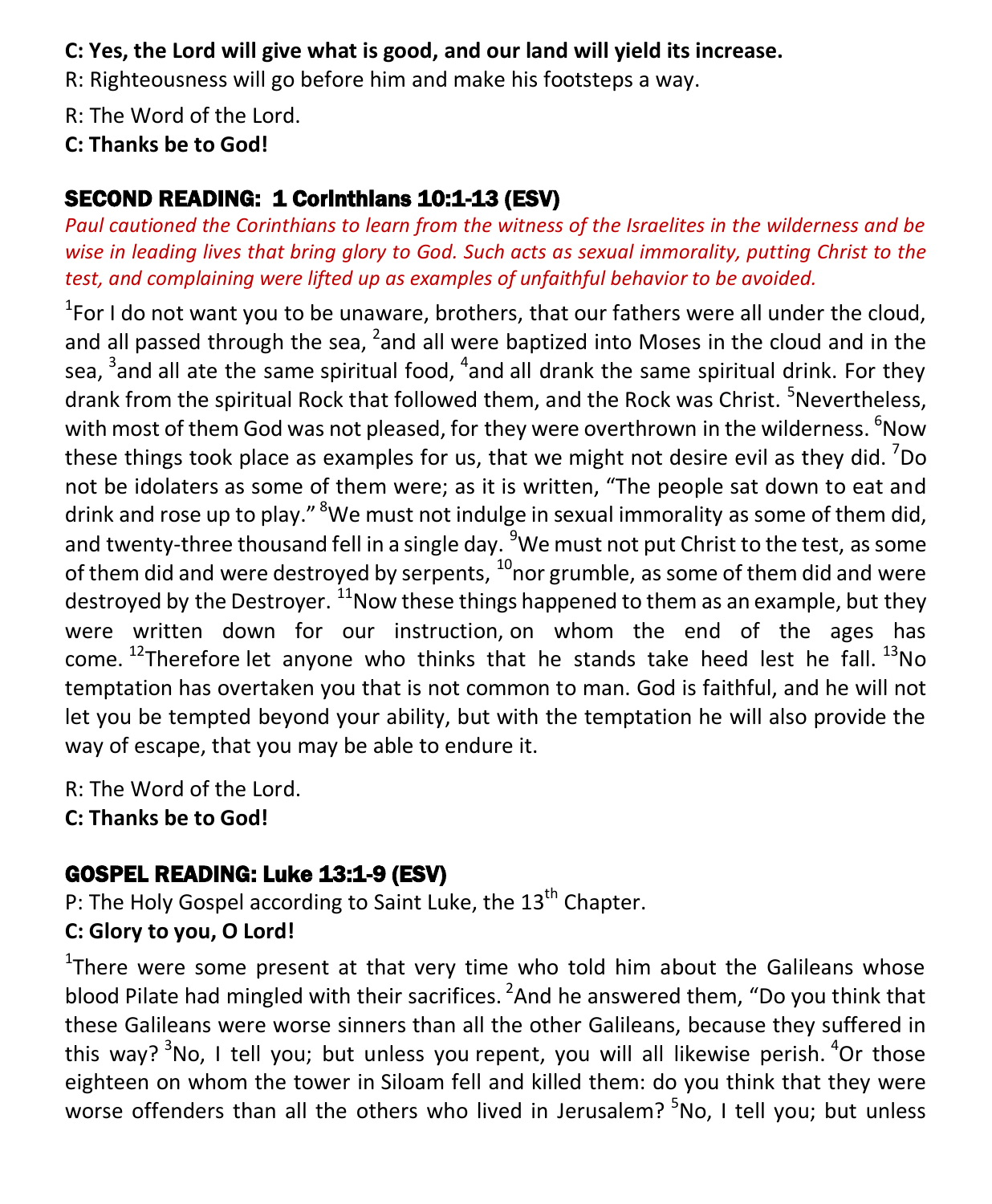you repent, you will all likewise perish." <sup>6</sup>And he told this parable: "A man had a fig tree planted in his vineyard, and he came seeking fruit on it and found none. <sup>7</sup>And he said to the vinedresser, 'Look, for three years now I have come seeking fruit on this fig tree, and I find none. Cut it down. Why should it use up the ground?' <sup>8</sup>And he answered him, 'Sir, let it alone this year also, until I dig around it and put on manure. <sup>9</sup>Then if it should bear fruit next year, well and good; but if not, you can cut it down.'"

P: This is the Gospel of our Lord! **C: Praise to you, O Christ!** 

# **SERMON**

# HYMN OF THE DAY: Softly and Tenderly………………………………………RECLAIM No. 177

# OFFERING *and* OFFERING RESPONSE

*As the usher brings forward the offering,* please stand to *sing:*

*Praise God from whom all blessings flow. Praise Him all creatures here below. Praise Him above ye heav'nly host. Praise Father, Son, and Holy Ghost. Amen*

# THE NICENE CREED

*Having heard the Word of God, we respond with these words. By confessing one of the Church's most ancient and historic creeds, we express our unity in the faith; the same faith the universal body of Christ has confessed throughout countless generations of believers.* 

**We believe in one God, the Father, the Almighty, maker of heaven and earth, of all that is, seen and unseen.**

**We believe in one Lord, Jesus Christ, the only Son of God, eternally begotten of the Father, God from God, Light from Light, true God from true God, begotten, not made, of one Being with the Father. Through him all things were made. For us and for our salvation he came down from heaven; by the power of the Holy Spirit he became incarnate from the virgin Mary, and was made man. For our sake he was crucified under Pontius Pilate; he suffered death and was buried. On the third day he rose again in accordance with the Scriptures; he ascended into heaven and is seated at the right hand of the Father. He will come again in glory to judge the living and the dead, and his kingdom will have no end.**

**We believe in the Holy Spirit, the Lord, the giver of life, who proceeds from the Father and the Son. With the Father and the Son he is worshiped and glorified. He has spoken through the prophets. We believe in one holy Christian and apostolic Church. We acknowledge one Baptism for the forgiveness of sins. We look for the resurrection of the dead, and the life of the world to come. Amen.**

# PRAYERS OF THE PEOPLE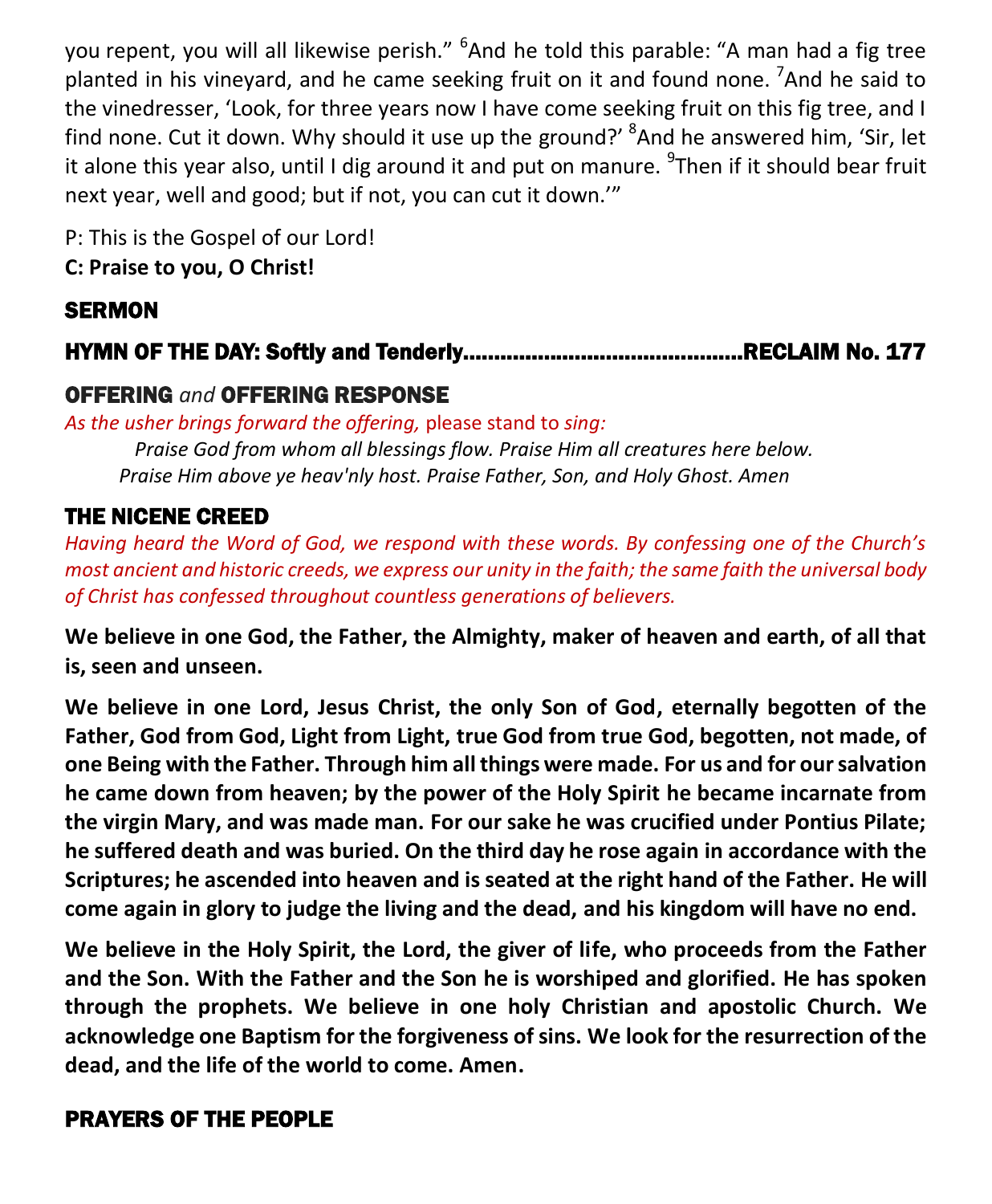Each petition ends with the words *Lord, in your mercy*. Respond by saying *Hear our prayer.*

# THE SACRAMENT OF HOLY COMMUNION

P: The Lord be with you.

#### **C: And also with you.**

P: Lift up your hearts.

# **C: We lift them to the Lord.**

P: Let us give thanks to the Lord our God.

#### **C: It is right to give him thanks and praise.**

P: It is indeed right and salutary, that we should at all times, and in all places, give thanks to you, O Lord, Holy Father, for in the night of his betrayal…

# WORDS OF INSTITUTION

# THE HYMN OF TRIUMPH

*With the company of all heaven and earth we join the angel choir in the ongoing and eternal worship of the Lamb Jesus who was slain and now comes to join our meal of bread and wine with his body and blood, forgiveness and grace, peace and love.* 

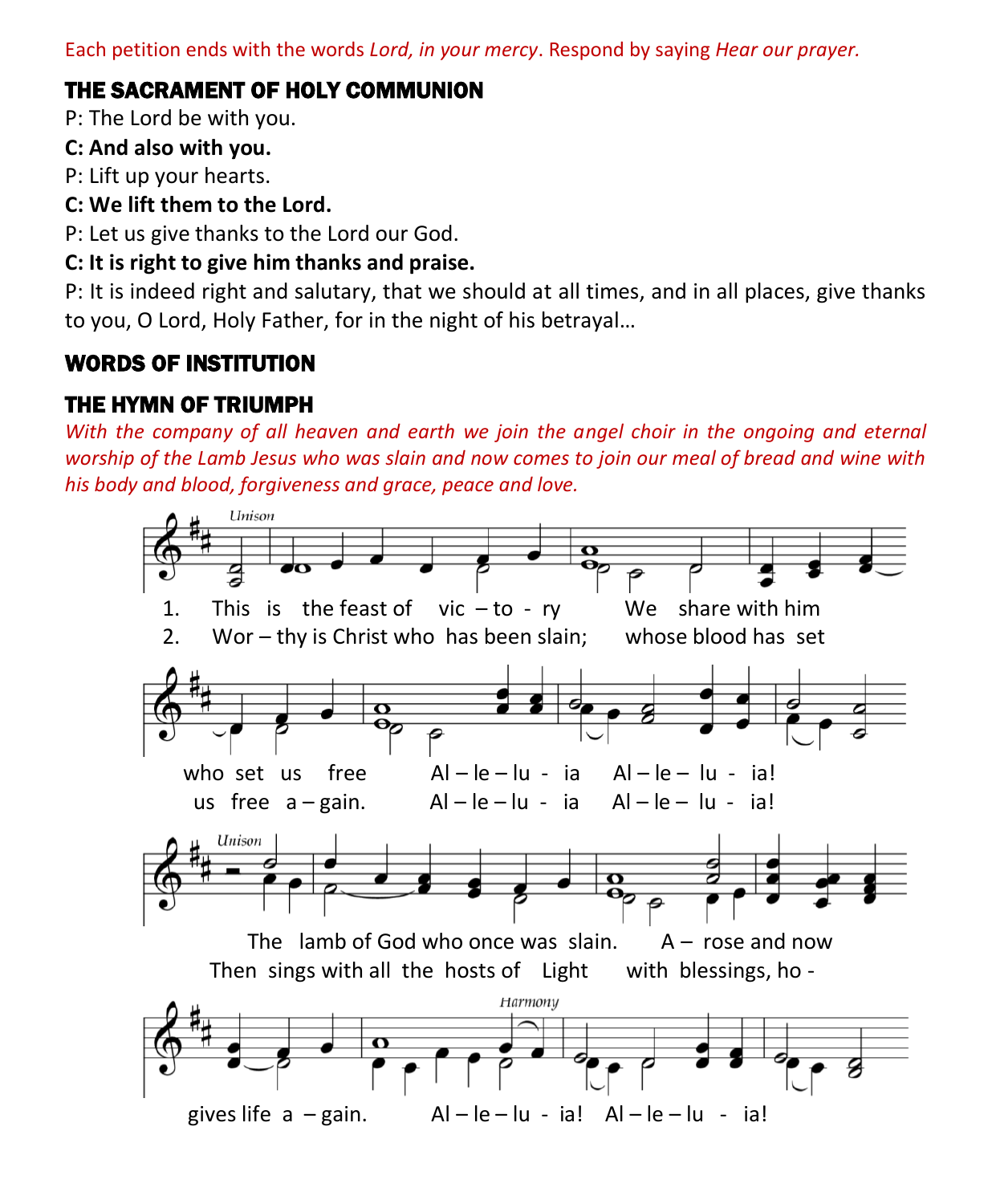nor, pow'r and might.  $AI - Ie - Iu - ia!$   $AI - Ie - Iu - ia!$ 



### LORD'S PRAYER

**C: Our Father, who art in heaven, hallowed be thy name, thy kingdom come, thy will be done, on earth as it is in heaven. Give us this day our daily bread; and forgive us our trespasses, as we forgive those who trespass against us; and lead us, not into temptation, but deliver us from evil. For thine is the kingdom, and the power, and the glory, forever and ever. Amen.**

### COMMUNION DISTRIBUTION

*All who are baptized, have been instructed properly, and trust God's Word are welcome to communion, where our Lord is truly present, offering his gifts of forgiveness and eternal life. If partaking in the Lord's Supper, please indicate this on the friendship pad at the end of your pew so our records are complete.*

#### BENEDICTION

#### SENDING HYMN: O Love That Wilt Not Let Me Go *(see bulletin insert)*

#### DISMISSAL

P: Go in peace, loving and serving in the name of our crucified and risen Lord. **C: Thanks be to God!**

### COPYRIGHT

*Portions of today's service used by permission | ©1977 John Ylvisaker (Contract # 13539)*

# **ANNOUNCEMENTS**

\_\_\_\_\_\_\_\_\_\_\_\_\_\_\_\_\_\_\_\_\_\_\_\_\_\_\_\_\_\_\_\_\_\_\_\_\_\_\_\_\_\_\_\_\_\_\_\_\_\_\_\_\_\_\_\_\_\_\_\_\_\_\_\_\_\_\_\_\_\_\_